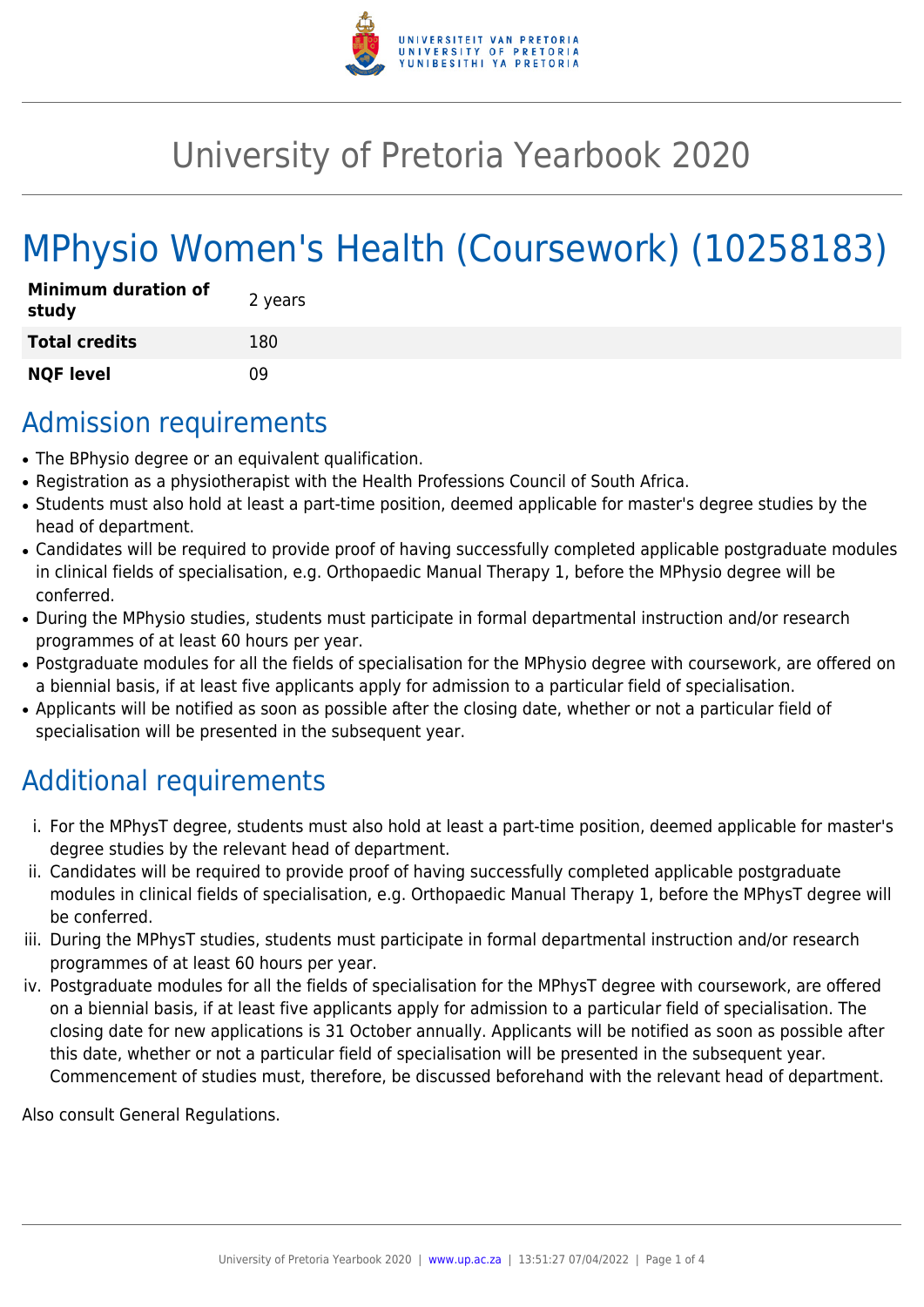

### Other programme-specific information

Candidates who have passed with at least 60% in corresponding modules to those indicated by the department during the four-year BPhysio degree studies or an equivalent degree programme must, in consultation with the relevant head of department, select relevant modules from any faculty of the University of Pretoria, instead of the modules in question to the value of at least 40 credits, provided it can be accommodated in the class and examination timetables.

### Examinations and pass requirements

- i. The examinations in the prerequisite modules will take place prior to or concurrently with that of the major subject as determined by the relevant head of department.
- ii. The examination consists of a written and a clinical as well as an oral component.
- iii. A subminimum of 50% is required in each section of the examination, with a final mark of at least 50% to pass.
- iv. A student will be granted a second opportunity to take part in the examination in the major subject after at least six months have elapsed since the original examination took place.
- v. Students must submit a publication that has been accepted by an accredited journal for publication before the degree will be conferred.
- vi. Candidates who submit certificates of successful completion of modules in the Continued Professional Development programme with a view to admission to the MPhysT with coursework, must pass in an open examination in the module in question in order to retain credits.

#### Pass with distinction

The degree is conferred with distinction on a student who has obtained an average of at least 75% in the major subject and the prerequisite subjects, and at least 60% in all other prescribed modules.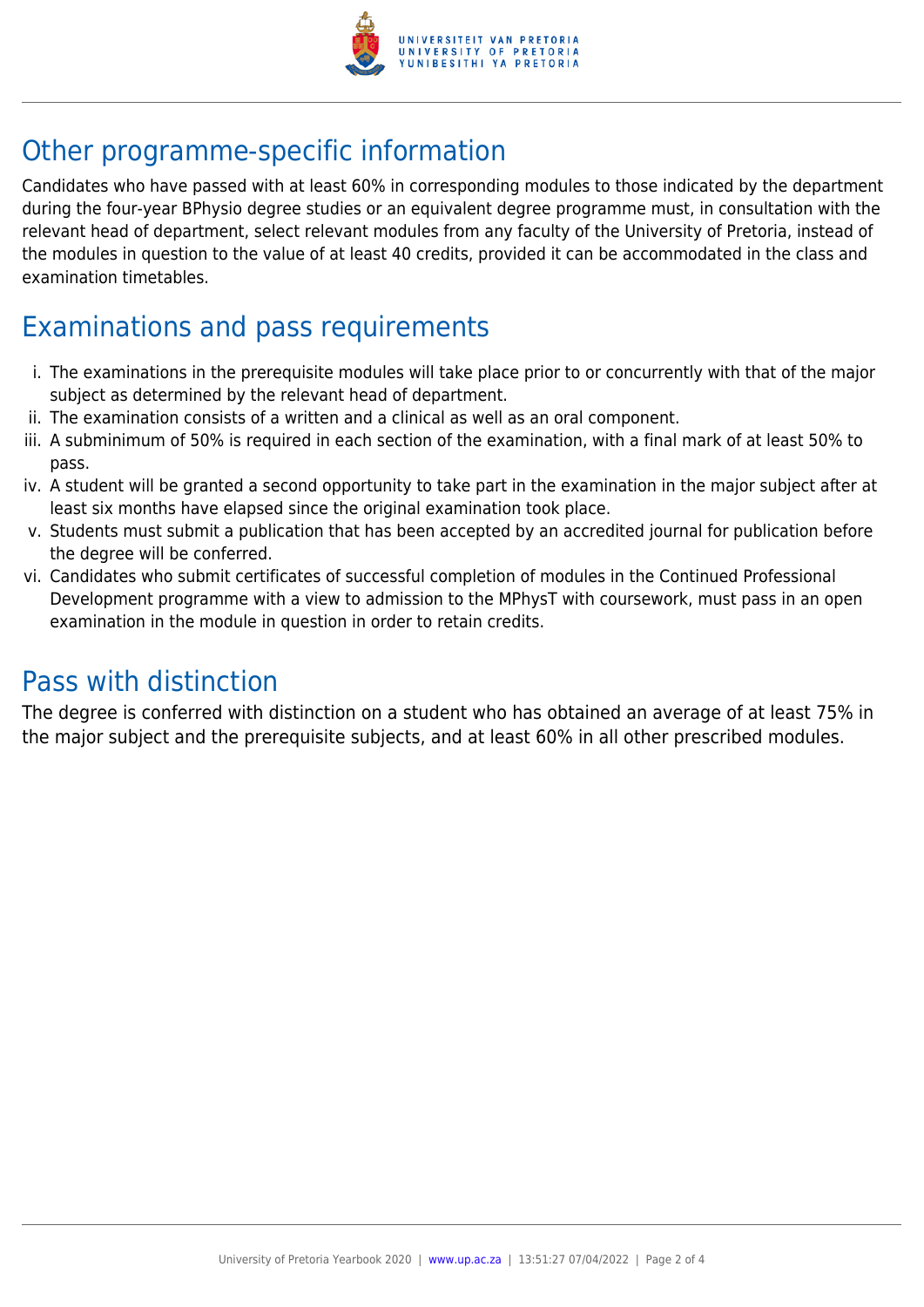

### Curriculum: Year 1

#### **Minimum credits: 180**

#### **Fundamental modules**

[Physiotherapeutic anatomy 804](https://www.up.ac.za/yearbooks/2020/modules/view/FSA 804) (FSA 804) - Credits: 15.00 [Physiology 883](https://www.up.ac.za/yearbooks/2020/modules/view/FSG 883) (FSG 883) - Credits: 15.00 [Physiiotherapy 815](https://www.up.ac.za/yearbooks/2020/modules/view/FTB 815) (FTB 815) - Credits: 15.00

#### **Core modules**

[Clinical physiotherapy: Women's health 815](https://www.up.ac.za/yearbooks/2020/modules/view/FTK 815) (FTK 815) - Credits: 40.00